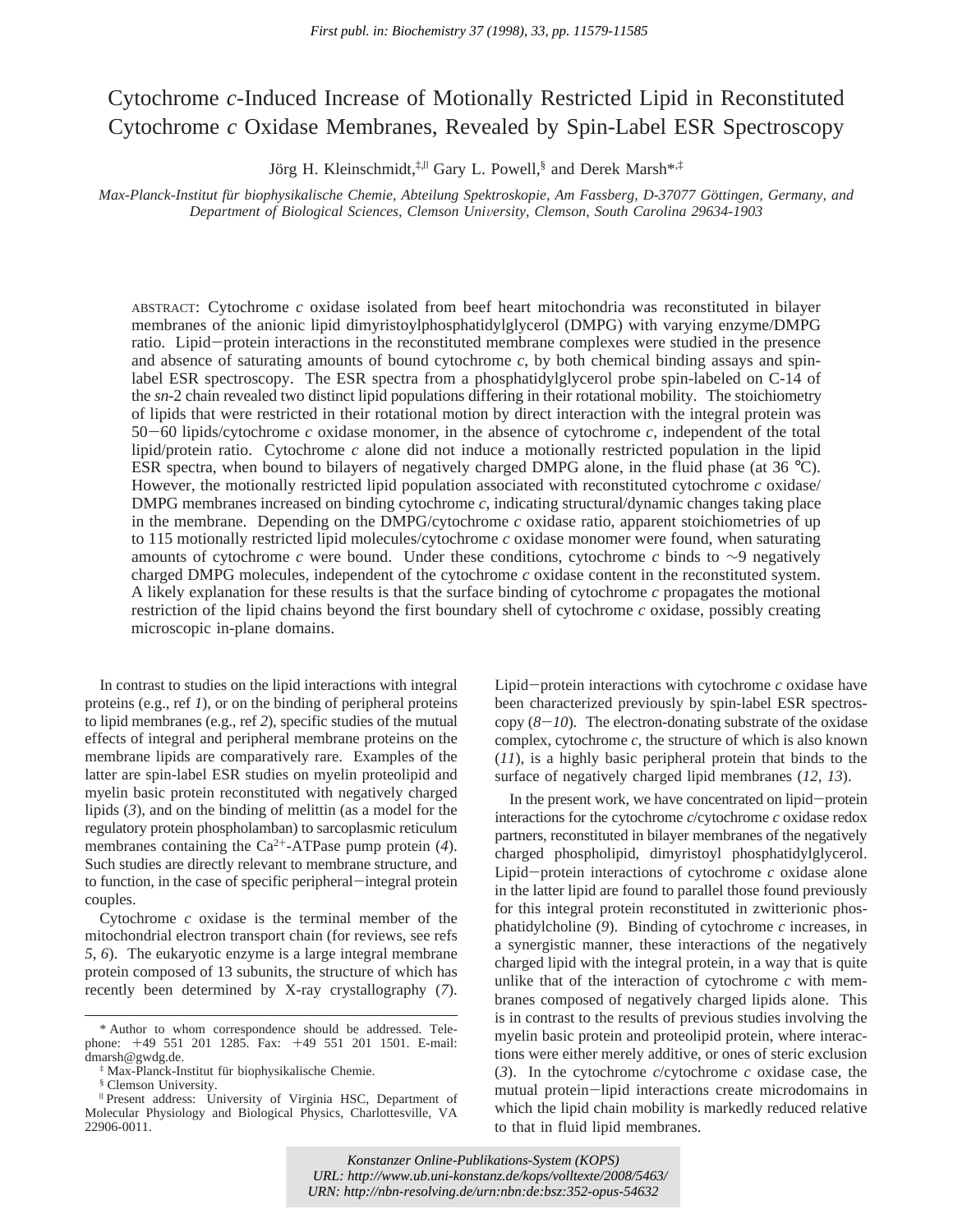## **MATERIALS AND METHODS**

*Materials.* DMPG<sup>1</sup> was obtained from Avanti (Alabaster, AL) and was found to be pure by thin-layer chromatography using a solvent system CHCl<sub>3</sub>/CH<sub>3</sub>OH/ammonia (65/30/3 v/v/ v). Phosphatidylglycerol spin-labeled with the nitroxyl group on the C-14 atom of the *sn*-2 chain (14-PGSL) was synthesized from the corresponding spin-labeled stearic acid (14-SASL) (*14*). Horse heart cytochrome *c* was from Sigma (St. Louis, MO). Cytochrome *c* oxidase was prepared from beef heart by the method of Yu et al. (*15*) with modifications (*16*). Substitution of the enzyme-associated lipid by DMPG was carried out in a manner similar to that for the substitution by DMPC (*17*). Detergent-solubilized cytochrome *c* oxidase was treated with a 500-fold molar excess of DMPG in 0.2% sodium cholate/10 mM HEPES, 1 mM EDTA, pH 7.4, for 1 h at room temperature. After cooling the solution on ice, the enzyme was precipitated by adding cold concentrated ammonium sulfate solution to a final concentration of 35%. The supernatant was removed after centrifugation at  $4 \text{ }^{\circ}\text{C}$ , and the lipid incubation and  $(NH<sub>4</sub>)<sub>2</sub>SO<sub>4</sub>$ -precipitation steps were repeated a second time. Subsequently, the lipidsubstituted cytochrome *c* oxidase was taken up in buffer containing 1% sodium cholate and centrifuged at 66000*g* (4 °C). The solubilized preparation was assayed for protein and lipid content using protein and phosphate assays according to Lowry et al. (*18*) and Rouser et al. (*19*), respectively. The cytochrome *c* oxidase-containing solution was then divided into several aliquots, and different amounts of DMPG in 0.2% cholate were added to each aliquot to give different molar ratios of DMPG to cytochrome *c* oxidase. For cholate removal, samples were dialyzed against 10 mM HEPES, 1 mM EDTA, and 1 M KCl, pH 7.4, at 4 °C. The dialysis buffer was changed after 8 to 12 h for a total of three times. After dialysis, samples were washed and centrifuged two times in 10 mM HEPES, 1 mM EDTA, pH 7.4 buffer, without KCl. Reconstituted samples were found to be homogeneous on continuous sucrose density gradients. Cytochrome *c* oxidase activity after reconstitution was measured according to Yonetani (*20*). The activity of the samples reconstituted in DMPG was found to be  $A =$ 5100 min-<sup>1</sup> , i.e., approximately half of the cytochrome *c* oxidase activity in detergent before the reconstitution  $(A =$ 11000 min-<sup>1</sup> ). Activity after reconstitution in DMPG was therefore roughly comparable to the activity after reconstitution with other phospholipids (cf. ref *15*).

*ESR Sample Preparation and Sample Analysis.* After dialysis, each sample containing DMPG and cytochrome *c* oxidase at a given ratio was spin-labeled using a solution of 14-PGSL in ethanol, which was added such that the total amount of ethanol did not exceed 1% of the sample volume and the spin-label concentration was 1 mol % of the total lipid. Each of the spin-labeled samples was divided into two aliquots. Membranes of the first aliquots were centrifuged, taken up in small amounts of buffer, transferred to ESR capillaries, and again centrifuged. ESR spectra were

recorded after removal of the excess supernatant. A solution containing cytochrome *c* (100 mg/mL) was added to the second aliquot to give cytochrome *c*/DMPG ratios of 1 mol/ mol. These samples were incubated for at least 20 min at room temperature, and subsequently the membrane complexes were separated by centrifugation. They were then washed two times with buffer to remove excess cytochrome *c*. The cytochrome *c*/cytochrome *c* oxidase/lipid complexes were transferred to ESR capillaries and packed by centrifugation. Control samples not containing cytochrome oxidase were prepared by dispersing DMPG plus 1 mol % 14-PGSL, which had been dried down from chloroform solution, in buffer containing an excess of cytochrome *c*. Identical results and binding stoichiometry (9 DMPG/cytochrome *c*) were also obtained on adding excess cytochrome *c* to DMPG dispersions of low ionic strength and incubating. All ESR samples were analyzed for their lipid and protein content after the spectra were recorded. Lipid/protein ratios of samples containing only DMPG and cytochrome *c* oxidase were determined using Lowry protein assays with BSA as standard (*18*) and phosphate assays (*19*). The monomer molecular mass of cytochrome *c* oxidase was taken to be 200 kDa. Cytochrome *c* (molecular mass 12.4 kDa) was determined after dissolving the corresponding samples in buffer containing 5% SDS. The absorbance differences at 550 nm of reduced and oxidized cytochrome *c* were used and standardized on solutions of known concentrations in the same SDS-buffer. Reduction of the samples was performed with sodium dithionite. Treatment with dithionite did not affect the UV vis spectra of samples containing only cytochrome *c* oxidase and DMPG. Samples were always kept on ice (or at 4 °C during centrifugation), except for the cytochrome *c* incubation step and ESR data collection.

*ESR Spectroscopy.* ESR spectra were recorded at 36 °C on a 9 GHz spectrometer (Century Line, E-12; Varian, Sunnyvale, CA) equipped with a  $TE_{102}$  rectangular cavity. Temperature was controlled within  $\pm 0.1$  °C by using nitrogen gas flow-temperature regulation and measured with a thin-wire thermocouple that was placed close to the sample at the top of the microwave cavity. Sealed sample capillaries were accommodated within standard quartz ESR tubes, which contained light silicone oil for thermal stability. A custom sample holder allowed positioning the sample in the cavity with an accuracy of 0.1 mm. The spectrometer was interfaced to an IBM Personal Computer, using a Tecmar Labmaster A/D converter for digitizing and storing the ESR spectra. For improved sensitivity,  $8-16$  spectral scans were accumulated, depending on the signal-to-noise ratio. The modulation frequency was 100 kHz with a modulation amplitude of 1.25 G. A time constant of 0.25 s was chosen. Spectral subtractions were performed (*21*) by using an interactive subtraction program written in C. The digital subtractions allowed quantification of the two lipid populations found in the two-component ESR spectra.

## **RESULTS**

*Cytochrome c Binding to Reconstituted DMPG/Cytochrome c Oxidase Membranes.* Cytochrome *c* binds electrostatically to membranes containing negatively charged lipids (*22*). The stoichiometry of saturation binding to membranes composed of DMPG alone corresponds to 9 DMPG/cytochrome *c* (*12*, *13*). Present work confirmed these

<sup>&</sup>lt;sup>1</sup> Abbreviations: BSA, bovine serum albumin; DMPC, 1,2-dimyristoyl-*sn*-glycero-3-phosphocholine; DMPG, 1,2-dimyristoyl-*sn*-glycero-3-phosphoglycerol; 14-PGSL, 1-acyl-2-[14-(4,4-dimethyloxazolidine-*N*-oxyl)]stearoyl-*sn*-glycero-3-phosphoglycerol; EDTA, ethylenediaminetetraacetic acid; HEPES, *N*-(2-hydroxyethyl)piperazine-*N*′-2-ethanesulfonic acid; ESR, electron spin resonance.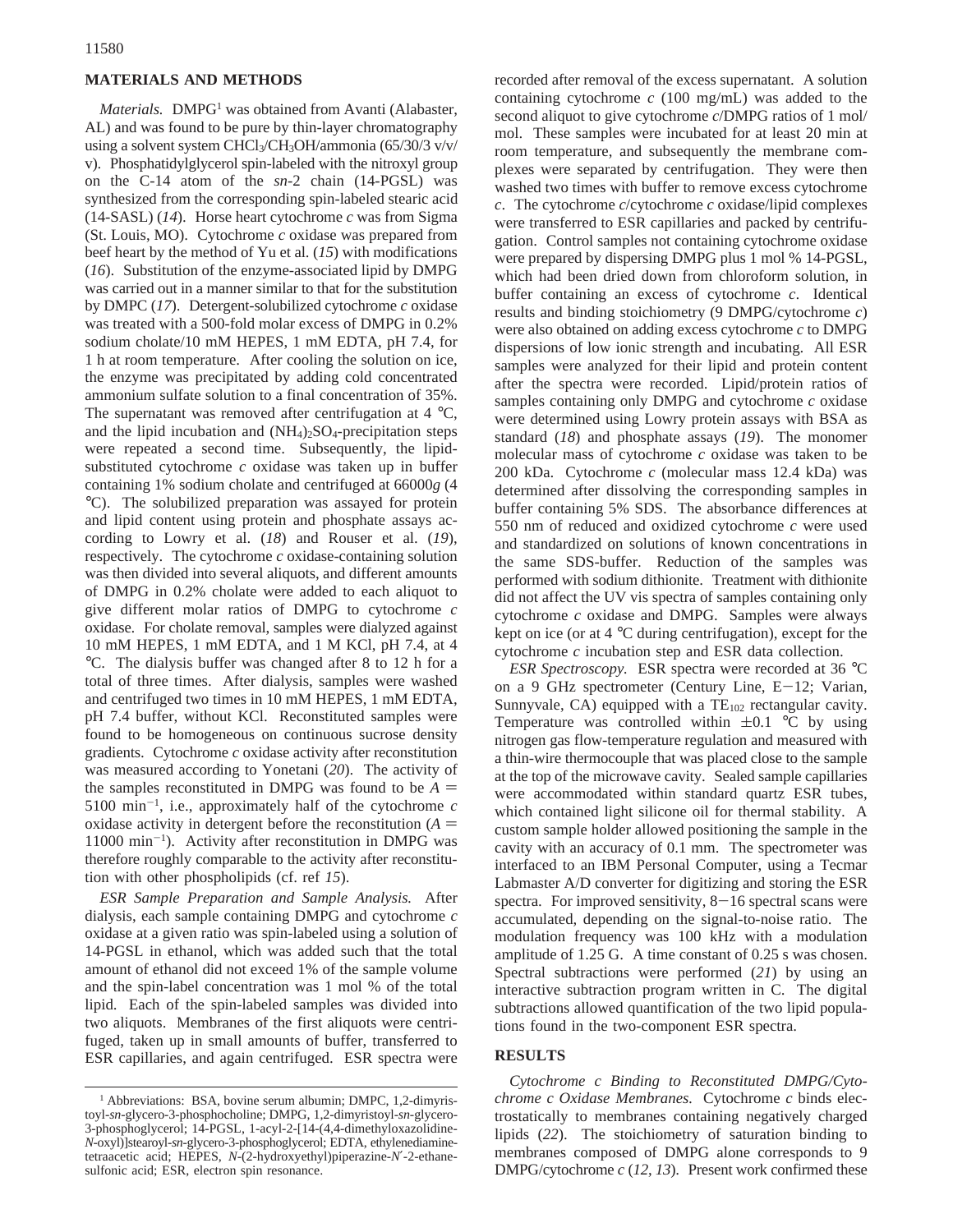

FIGURE 1: Binding of cytochrome *c* to reconstituted cytochrome *c* oxidase/DMPG membranes as a function of the DMPG/cytochrome *c* oxidase molar ratio. Excess cytochrome *c* was removed by washing twice with 10 mM HEPES, 1 mM EDTA, pH 7.4 buffer. Linear regression (continuous line) indicates that one cytochrome *c* molecule binds to 9 DMPG molecules, independent of the amount of cytochrome *c* oxidase reconstituted with DMPG.

findings. The saturation binding of cytochrome *c* to reconstituted membranes of cytochrome *c* oxidase and DMPG was determined as a function of the cytochrome *c* oxidase/DMPG ratio by using a spectrophometric assay for cytochrome *c*, Lowry protein assay for cytochrome *c* oxidase, and phosphate assay for DMPG. The cytochrome *c* oxidase content of the reconstituted membranes was determined before addition of cytochrome *c*. All reconstituted cytochrome *c* oxidase/ DMPG membranes of different lipid/protein ratios exhibited binding of cytochrome *c* (Figure 1). The amount of bound cytochrome *c*, normalized to the cytochrome *c* oxidase content of the membranes, is given in Figure 1 as a function of the DMPG/cytochrome *c* oxidase ratio in the reconstituted samples. The relationship is approximately linear, and extrapolation to zero lipid content (i.e., cytochrome *c* oxidase alone) indicates that relatively little cytochrome  $c$  (-0.2  $\pm$ 0.4 mol/mol) is bound to cytochrome *c* oxidase under our experimental conditions (samples were washed with cytochrome *c*-free buffer after incubation with cytochrome *c*). The slope of the linear regression  $(0.111 \pm 0.003 \text{ mol/mol})$ shows that about 9 mol of DMPG are bound by 1 mol of cytochrome *c*, independent of the cytochrome *c* oxidase content of the membrane, as the lipid content of the membranes increases. This is the same as the stoichiometry of binding to DMPG membranes not containing cytochrome oxidase (see above).

*14-PGSL ESR Spectra.* The ESR spectra of the C-14 atom position phosphatidylglycerol spin label in (A) bilayers of DMPG alone to which a saturating amount of cytochrome *c* is bound, (B) reconstituted cytochrome oxidase/DMPG membranes at a lipid/protein ratio of 160 mol/mol, and (C) the same cytochrome oxidase/DMPG membranes to which cytochrome *c* is bound at saturation, are given in Figure 2. Spectra were recorded with a sample temperature of 36 °C, which is well above the chain melting transition of DMPG bilayer membranes (ca. 23 °C). Saturation binding of



FIGURE 2: Effect of binding cytochrome *c* on the motionally restricted lipid component in the ESR spectra of the 14-PGSL spin probe (1 mol % of total lipid) in cytochrome *c* oxidase/DMPG reconstituted membranes. ESR spectra from (A) DMPG and cytochrome *c* alone, (B) reconstituted samples of DMPG and cytochrome *c* oxidase at a ratio of 160 mol/mol, and (C) reconstituted cytochrome *c* oxidase/DMPG (1:160 mol/mol) membranes with a saturating amount of cytochrome *c* bound. The spectral component from motionally restricted lipids is indicated by the arrows. Spectral scan width: 100 G,  $T = 36$  °C.

cytochrome *c* to the surface of DMPG bilayer membranes produces only a very limited decrease in mobility at the 14-C atom position of the lipid chains (cf. ref *12*). The spectrum of 14-PGSL in Figure 2A is only slightly broader and more anisotropic than that of this label in bilayers of DMPG alone, at the same temperature. In contrast, the spectrum from 14- PGSL in reconstituted DMPG/cytochrome oxidase membranes contains two distinct spin-label components at 36 °C (see Figure 2B). One of these components is similar to that of the spin label in DMPG bilayer membranes alone (or with cytochrome *c* bound; Figure 2A). The other component corresponds to a population of lipids with a much reduced mobility that are interacting directly with the integral cytochrome oxidase enzyme. Qualitatively similar results have been obtained previously for cytochrome oxidase reconstituted in zwitterionic lipids such as dimyristoyl phosphatidylcholine (cf. refs *8*, *9*, *23*). Most interestingly, incubation of reconstituted samples of DMPG/cytochrome oxidase with excess cytochrome *c* resulted in spectra in which the motionally restricted spin-label component (in the outer wings) was greatly increased (Figure 2C) compared with samples lacking cytochrome *c*, at the same temperature (cf. Figure 2B). This observation of a cytochrome *c*-induced increase in the population of motionally restricted lipid spin labels in DMPG/cytochrome *c* oxidase membranes, although cytochrome *c* binding to DMPG alone does not induce a second component in the outer wings of the spectra (Figure 2A), lead us to examine this effect at various ratios of DMPG/cytochrome *c* oxidase. ESR spectra of 14-PGSL in samples of different DMPG/cytochrome *c* oxidase ratios, both in the absence and in the presence of saturating amounts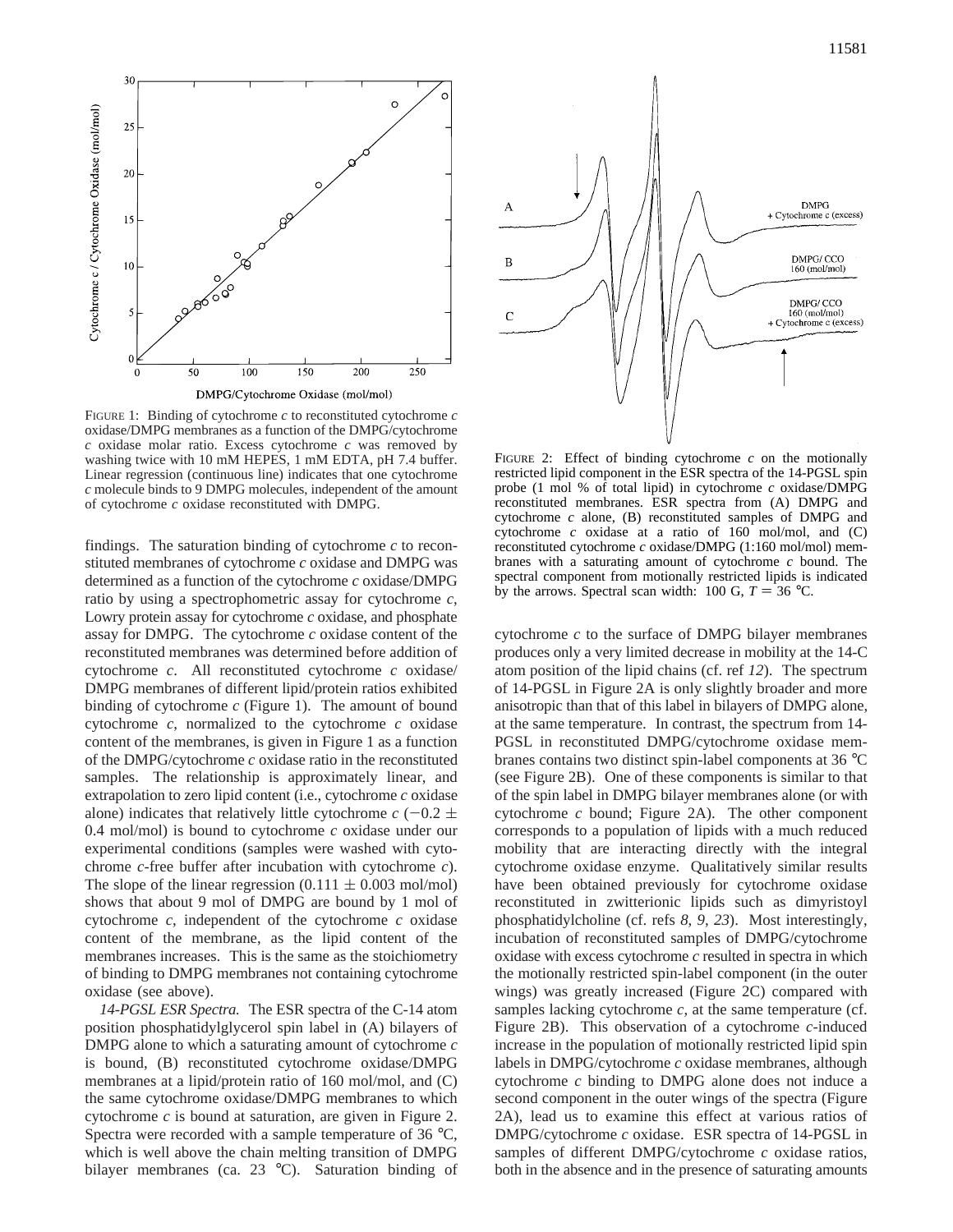

FIGURE 3: Effect of binding cytochrome *c* on the ESR spectra of 14-PGSL (1 mol %) in DMPG/cytochrome *c* oxidase membranes at various lipid/cytochrome *c* oxidase ratios. Panel A: ESR spectra from reconstituted DMPG/cytochrome *c* oxidase membranes alone, at the lipid/cytochrome *c* oxidase molar ratios indicated. Panel B: ESR spectra from reconstituted membranes as in panel A, but with saturating amounts of cytochrome *c* bound. Samples were in 10 mM HEPES, 1 mM EDTA, pH 7.4 buffer. Spectral scan width 100 G,  $T = 36$  °C.

of cytochrome *c*, are shown in Figure 3. A large increase in the motionally restricted spin-label population was observed at all DMPG/cytochrome *c* oxidase ratios investigated. To quantify this increase, spectral subtractions and integrations (cf. ref *21*) were used to determine the relative populations of motionally restricted lipid in reconstituted membranes both with and without bound cytochrome *c*.

*Quantitati*V*e Analysis of Motionally Restricted Lipid.* For samples without cytochrome *c*, the ratio of the integrated intensities of the two resolved lipid spin-label components (fluid spin label/motionally restricted spin label) from DMPG/cytochrome *c* oxidase complexes was plotted against the total lipid/protein ratio determined using standard lipid and protein assays (data not shown). A linear dependence was obtained  $(r = 0.98)$ , as expected from the conventional equation for equilibrium lipid-protein association (*24*, *<sup>25</sup>*):

$$
n_{\rm f}/n_{\rm b} = n_{\rm f}/(N_{\rm b}K_{\rm r}) - 1/K_{\rm r}
$$
 (1)

where  $n_f/n_b$  is the ratio of fluid to motionally restricted populations of 14-PGSL, and  $n_t$  is the DMPG/cytochrome  $c$ oxidase mole ratio. From the linear regression parameters, a value of  $N_b \approx 55-60$  motionally restricted lipids is found per cytochrome *c* oxidase monomer, with a relative association constant for 14-PGSL of  $K_r \approx 1$ . This result is in good agreement with studies on cytochrome *c* oxidase reconstituted in lipid bilayers of zwitterionic dimyristoyl phosphatidylcholine with spin-labeled phosphatidylcholine (*9*, *10*). Cytochrome *c* oxidase therefore does not exhibit a measurable specificity for spin-labeled relative to unlabeled phospholipid, when both the host lipid and the spin-labeled lipid have the same headgroup. Characterization of cytochrome oxidase reconstituted in DMPC by freeze fracture revealed a random dispersion of proteins in fluid-phase membranes (*9*, *26*). The similar stoichiometries of motionally restricted (i.e., perimeter) lipids in DMPC and DMPG therefore indicate that cytochrome oxidase is similarly dispersed in DMPG.

To compare the results obtained with cytochrome *c* oxidase/DMPG membranes with those from similar samples with bound cytochrome *c*, the relative population of motionally restricted lipid, normalized to the content of cytochrome *c* oxidase integral protein in the membranes, is plotted as a function of the total lipid/cytochrome *c* oxidase ratio in Figure 4. The results of spectral subtractions, for samples containing cytochrome *c* oxidase and DMPG alone, show that the number of restricted lipids remains close to 55 lipids per cytochrome *c* oxidase, independent of the total lipid/cytochrome *c* oxidase ratio. However, reconstituted membranes saturated with cytochrome *c* contain amounts of motionally restricted lipids that increase progressively with the lipid/cytochrome *c* oxidase ratio, at least in the region of DMPG/cytochrome *c* oxidase ratios investigated here. Therefore, there is a greater population of motionally restricted lipid, the higher is the cytochrome *c*/cytochrome *c* oxidase ratio (cf. Figure 1). Up to 115 motionally restricted phospholipids were found in the double reconstituted system at a mole ratio of DMPG/cytochrome *c* oxidase of 200. More than half of the total spin-labeled lipid population is motionally restricted throughout the range of DMPG/ cytochrome  $c$  oxidase ratios  $(n_t)$  studied. Also this fraction changes only slowly with increasing lipid/protein ratio, remaining at 70-75% up to  $n_t = 130$  mol/mol, and decreasing to ca. 60% over the range of  $n_t = 130 - 200$  mol/ mol.

A topic of considerable interest is the extent to which the additional population of lipids that are restricted by the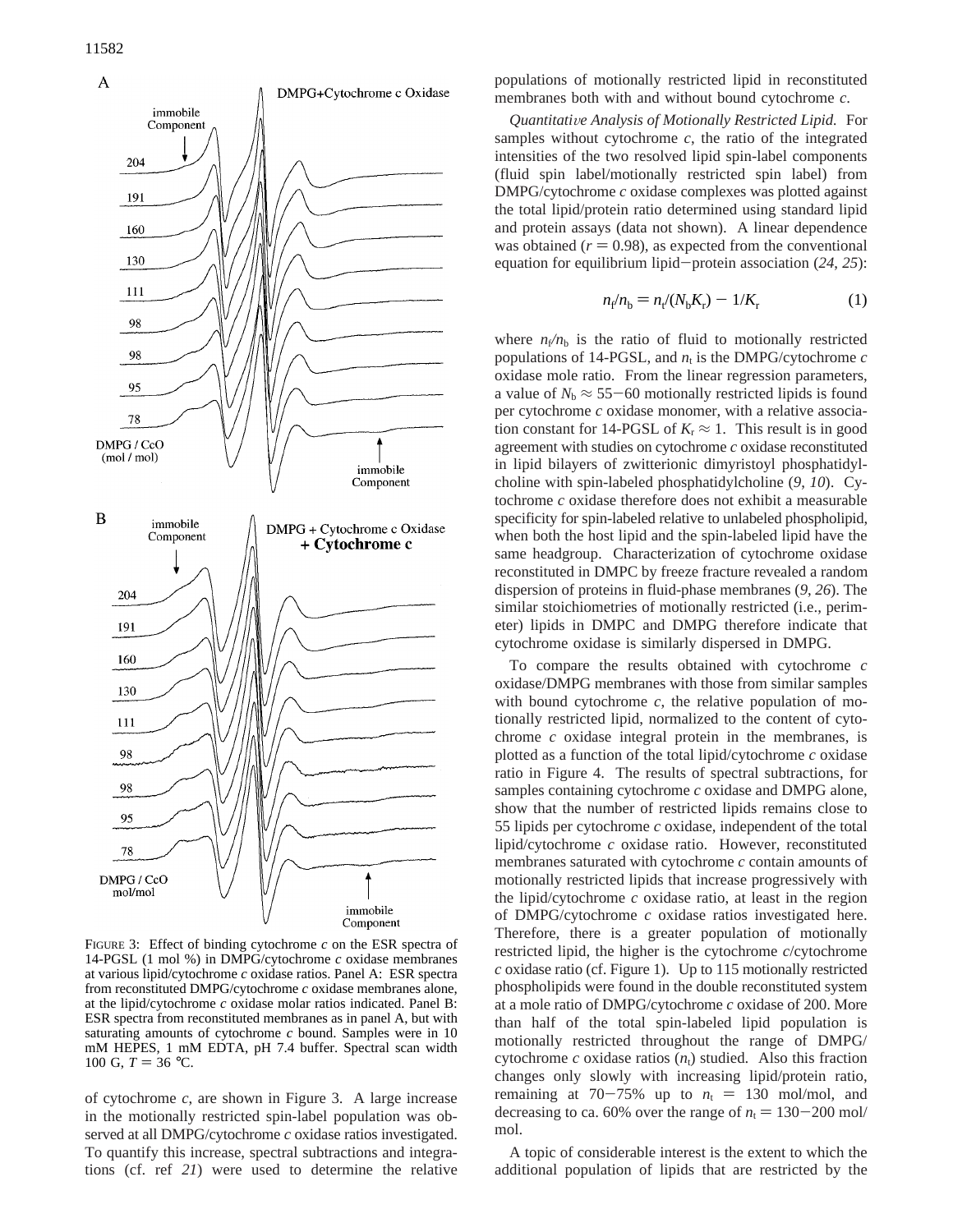

FIGURE 4: Motionally restricted lipid population in reconstituted complexes of cytochrome *c* oxidase with DMPG, in the absence (open circles) and in the presence (filled circles) of bound cytochrome *c*, as a function of the lipid/cytochrome *c* oxidase ratio,  $n_t$ . Stoichiometries,  $N_b \equiv f n_t$ , of motionally restricted lipid per cytochrome *c* oxidase monomer were calculated assuming equivalence between 14-PGSL and DMPG (i.e.,  $K_r \approx 1$  in the absence of cytochrome *c*).

Table 1: Outer Hyperfine Splitting Constants, *A*max, of the Difference Spectra Corresponding to the Motionally Restricted Spin-labeled Lipid (14-PGSL) Population in Cytochrome Oxidase/ DMPG Membranes of Different Lipid/Protein Ratios, in the Presence and Absence of Saturating Amounts of Cytochrome *c*

| DMPG/cyt oxidase<br>(mol/mol) | $A_{\text{max}}$ (gauss) |                |
|-------------------------------|--------------------------|----------------|
|                               | $-cyt$                   | $+$ cyt c      |
| 78                            | 29.4                     | 28.9           |
| 95                            | 29.3                     | 29.0           |
| 98                            | 29.4                     | 29.1           |
| 111                           | 29.2                     | 29.5           |
| 130                           | 29.4                     | 28.6           |
| 160                           | 29.7                     | 28.5           |
| 191                           | 29.0                     | 29.2           |
| mean                          | $29.3 \pm 0.2$           | $29.0 \pm 0.3$ |
|                               |                          |                |

synergistic action of binding cytochrome *c* are reduced in their mobility. The difference spectra that correspond to the total motionally restricted spin-labeled lipid population in the presence of cytochrome *c* still approximate those of a single component that lies in the slow-motion regime of conventional spin-label ESR. The outer hyperfine splittings, 2*A*max, of these difference spectra were used to characterize the mobility of the motionally restricted lipids. The values of *A*max given in Table 1 show, as expected (cf. ref *9*), that there is little dependence on the DMPG/cytochrome oxidase ratio and that these values are not changed appreciably by the binding of cytochrome *c*. Thus, both the first-shell lipids associated with cytochrome oxidase, and the additional lipids that are restricted by the synergistic effect of binding cytochrome *c*, have rotational motions that lie in the slowmotional regime, in which the ESR spectra are not very sensitive to differences in mobility (e.g., ref 27). This does not imply that the degree of motional restriction of the lipids that are synergistically affected by the binding of cytochrome *c* is identical with that of the first shell of lipids surrounding cytochrome oxidase. It is simply that the mobility of both

lipid populations lies beyond the time scale of optimum sensitivity of conventional spin-label ESR spectroscopy.

# **DISCUSSION**

*Cytochrome c Binding to Reconstituted DMPG/Cytochrome c Oxidase Membranes.* The binding of cytochrome *c* to reconstituted membranes of DMPG and cytochrome *c* oxidase is dependent on the content of DMPG lipid only, and to a good approximation does not depend on the presence of cytochrome *c* oxidase. Extrapolation to zero lipid content of the linear fit in Figure 1 also shows that cytochrome *c* oxidase does not bind cytochrome *c* appreciably under our experimental conditions, certainly not more than one cytochrome *c* per cytochrome oxidase. It should be noted that all samples containing cytochrome *c* were washed twice with cytochrome *c-*free buffer prior to the binding assays. Interestingly, the data indicate that even the lipid in direct contact with the hydrophobic surface of cytochrome *c* oxidase is still available for binding cytochrome *c* because the binding stoichiometry is the same as that for saturation binding to DMPG alone, which corresponds to complete surface coverage (cf. ref *22*). This suggests that binding of cytochrome *c* might cause cross-bridging of the cytochrome *c* oxidase molecules at the lower lipid-to-enzyme ratios.

It is interesting to compare these findings with the results obtained previously on the double-reconstituted system of the peripheral basic protein and the integral proteolipid protein of nerve myelin with DMPG (*3*). In experiments similar to those reported here, it was found that the DMPG lipid in direct contact with the myelin proteolipid protein is not available for binding the myelin basic protein, which is in direct contrast to the present results for the cytochrome *c*/cytochrome *c* oxidase/DMPG double-reconstituted system. The data for the myelin proteins was interpreted in terms of a mutual steric exclusion model in which the boundary layer of lipid surrounding the proteolipid protein is excluded from interaction with the basic protein, and the latter binds only to the bulk (i.e., nonboundary) lipid surface. Both proteolipid and myelin basic proteins exhibit a strong selectivity for negatively charged lipids (*28*, *29*). Our finding that cytochrome *c* binds even to the lipids adjacent to cytochrome *c* oxidase (i.e., no steric exclusion) suggests a rather strong electrostatic binding of cytochrome *c* to negatively charged lipids such as DMPG. This interaction is apparently stronger than the electrostatic interaction between DMPG and the integral cytochrome *c* oxidase protein, even though cytochrome *c* oxidase does show selectivity for certain negatively charged lipids over neutral lipids (*10*, *16*, *23*). In this context, it is interesting that model membranes reconstituted from cytochrome *c* oxidase and zwitterionic DMPC do not exhibit any significant net electrostatic potential (Kleinschmidt et al., unpublished results) and that cytochrome *c* oxidase transiently binds positively charged cytochrome *c* in its reduced form during the enzymatic oxidation process, which would not occur if there were a steric exclusion similar to that found for myelin basic/proteolipid protein recombinants with DMPG.

*Motional Restriction of Lipids.* The existence of motionally restricted lipid in bilayer membranes containing a reconstituted integral protein has been interpreted, from its stoichiometry, as a boundary layer, or first shell, of lipid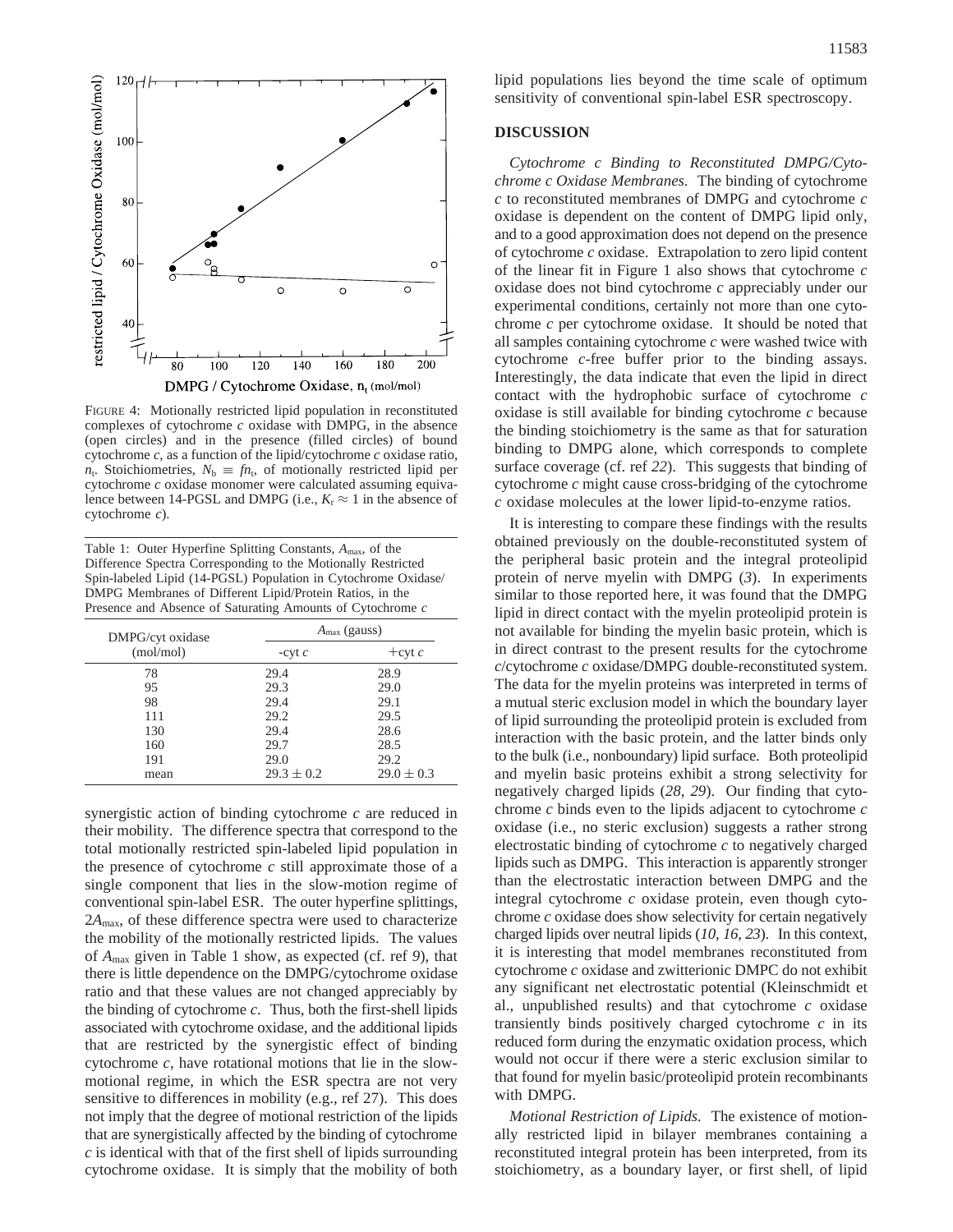surrounding the hydrophobic intramembranous surface of the protein (*8*, *30*). The stoichiometry of lipids motionally restricted by cytochrome *c* oxidase reconstituted in DMPG is found to be the same as that for reconstitutions in zwitterionic phosphatidylcholine lipids (*9*), further verifying that these lipids correspond operationally to a first shell around the integral protein. Comparisons with the recent high-resolution structure of the 13-subunit cytochrome *c* oxidase from beef heart (*7*) further suggest that this functional first shell of lipids also corresponds to the actual perimeter lipids surrounding the intramembranous section of the protein (e.g., ref *1*). Binding of saturating amounts of cytochrome *c* increases the motionally restricted lipid population in membranes of cytochrome *c* oxidase reconstituted with DMPG. Moreover, the increase is (at least at the lower lipid/ enzyme ratios) proportional to the DMPG/cytochrome *c* oxidase ratio. It is also remarkable that the increase in motionally restricted lipid population is rather large, with the amount of restricted lipid being doubled at a DMPG/ cytochrome *c* oxidase ratio of ∼180 mol/mol. A single cytochrome *c* oxidase molecule was found to have a boundary population of about 55 DMPG molecules in the absence of cytochrome *c*. When there are roughly three times as many lipids present as are required to form the boundary layer, addition of cytochrome *c* causes almost twothirds of these to be motionally restricted.

One way to interpret the increase in motional restriction is as a propagation of the immobilization effect of lipids in the presence of cytochrome *c*, extending the chain restriction from the first lipid shell around cytochrome *c* oxidase to lipids in the second and possibly even third shell around the protein. Cytochrome *c* oxidase has been found to have a considerably invaginated intramembranous surface (*7*). However, it is unlikely that conformational changes in the enzyme would result in an increase of its hydrophobic surface large enough to account for such a dramatic increase in population as that observed at high lipid/enzyme ratios. The likelihood is therefore that the binding of cytochrome *c* to reconstituted DMPG membranes causes a propagation in the motional restriction of the lipid chains that are directly in contact with the intramembranous surface of cytochrome *c* oxidase. The mechanism for this is not known with certainty, but there exist two general possibilities: either by a direct or by an indirect interaction with cytochrome *c*. The indirect mechanism would involve aggregation of cytochrome *c* oxidase by interaction with cytochrome *c*. An increase in population of motionally restricted chains could then arise from trapping of lipids within the cytochrome *c* oxidase aggregates. This mechanism again is less likely because of the relatively large number of lipids that would have to be accommodated at high lipid/protein ratios (up to four lipid shells between adjacent cytochrome oxidase molecules), which per force must tend to disperse the cytochrome *c* oxidase aggregates. Additionally, the stoichiometry of cytochrome *c* binding to cytochrome oxidase/DMPG membranes corresponds to complete coverage of the DMPG membrane surface implying that any notionally "trapped" lipids must be in contact with cytochrome *c* and not segregated from it. On the other hand, a propagation of lipid immobilization could take place by direct interaction with cytochrome *c*, which can bind to the lipid surface even close to cytochrome *c* oxidase, as is indicated by Figure 1. We found that cytochrome  $c$  binds

to about 9 DMPG molecules and it could therefore form a surface-bridge between lipids in the first boundary layer of cytochrome *c* oxidase and those in layers of higher order (next to the first boundary shell). Such a mechanism is possible because, even though binding of cytochrome *c* alone does not create a specific population of motionally restricted lipids, it does induce a generalized increase in motional restriction of the entire population of lipid chains, at saturation binding (see Figure 2A, and refs *12*, *13*). Therefore a synergistic effect of surface binding of cytochrome *c* on the motional restriction of the lipid chains by the intramembranous section of cytochrome *c* oxidase may lead to motional restriction of subsequent lipid shells.

Again, it is interesting to compare the data reported here for the cytochrome *c*/cytochrome *c* oxidase complex with earlier studies on myelin proteolipid/basic protein recombinant DMPG membranes (*3*). It was found that around 10 molecules of DMPG were motionally restricted per proteolipid protein molecule, in the absence of myelin basic protein (proteolipid protein  $M_r \approx 25$  kDa, is much smaller than cytochrome *c* oxidase,  $M_r \approx 200$  kDa), consistent with earlier studies using a zwitterionic lipid environment (*28*). However, when the myelin basic protein was added, the stoichiometry of motionally restricted lipid decreased, which differs from the results reported here on cytochrome *c*/cytochrome *c* oxidase/DMPG. It was suggested that the myelin basic protein disturbs the interaction of lipids with the intramembranous portion of the proteolipid protein, possibly by means of the membrane-penetrant sections of former (cf. ref *29*). Addition of cytochrome *<sup>c</sup>* to reconstituted lipid-protein membranes, on the other hand, cannot result in such an effect because this peripheral protein was found not to penetrate the lipid bilayer (*12*). Therefore, the effects that a peripheral protein may cause on the interface between integral membrane proteins and the fluid membrane lipids could depend to a large extent on the ability of the peripheral protein to penetrate the lipid bilayer, and correspondingly could also depend on the functional properties of the integral proteinperipheral protein couples, viz., a structural role in the case of the proteolipid and basic proteins of myelin, and an enzymatic redox couple in the case of mitochondrial cytochrome *c* and cytochrome *c* oxidase.

### **CONCLUSION**

The results of this study therefore indicate that binding of cytochrome *c* to reconstituted membranes composed of negatively charged lipid and containing cytochrome *c* oxidase can induce formation of microdomains in which the rotational mobility of the lipid chains is appreciably restricted relative to that in fluid lipid membranes. This is in contrast to structural interactions of the myelin proteolipid and basic proteins in double-reconstituted membranes (*3*), but qualitatively similar to the interactions of melittin with the Ca-ATPase and associated lipids in sarcoplasmic reticulum membranes (*4*). The size and configuration of the lipidprotein domains in the cytochrome *c*/cytochrome *c* oxidase system is not known, but the effective lipid/protein stoichiometry can reach quite high values, up to 120:1 mol/mol at high total lipid/protein ratios. A possible functional significance for this lipid domain formation remains speculative, but it is clear that it might function to concentrate and channel the cytochrome *c* substrate to the integral oxidase enzyme.